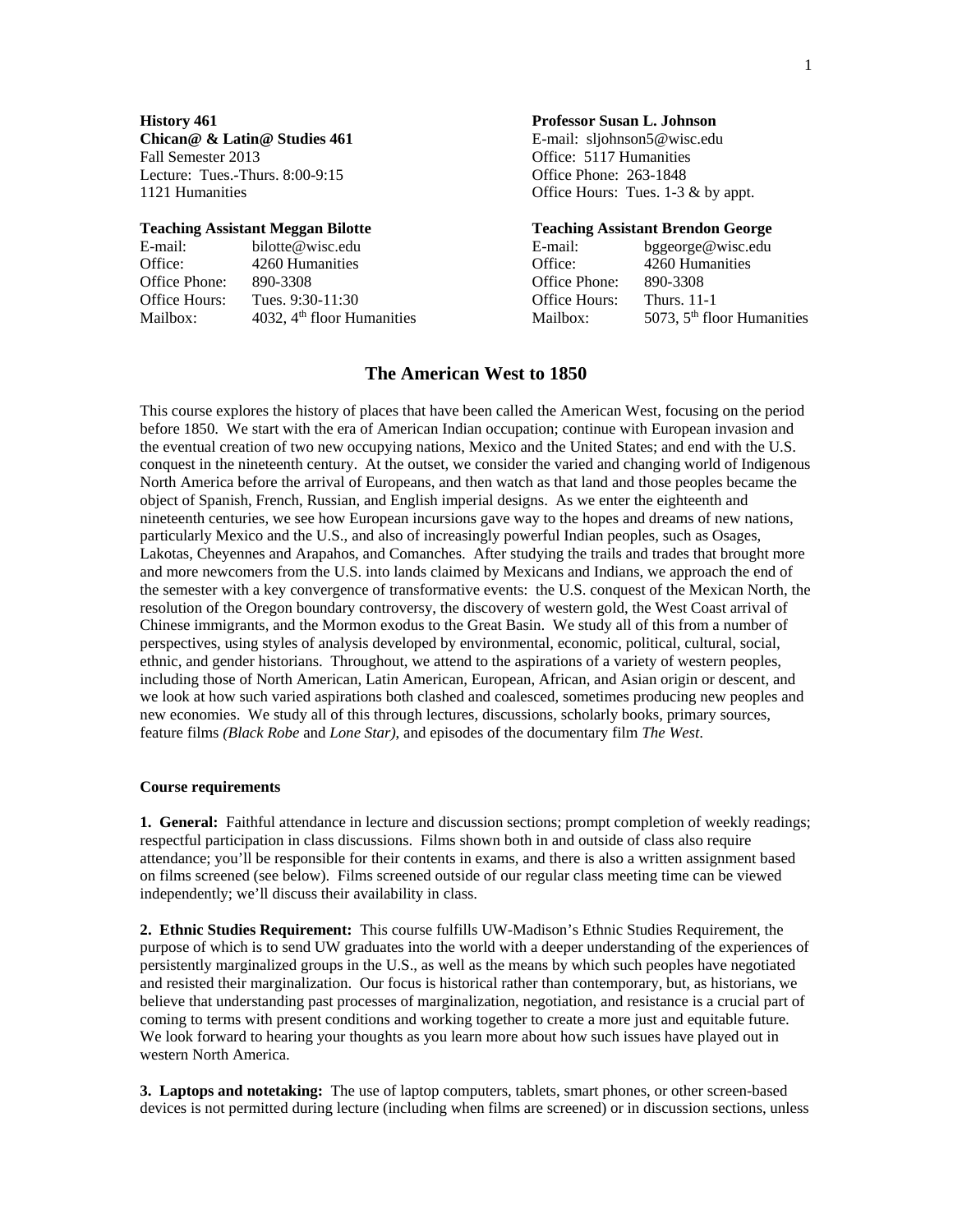you have a medical need that has been authorized by the McBurney Disability Resource Center. If you do have authorization from the McBurney Center, please discuss this with us during the first week of class. Notetaking should be done by hand, and we encourage you to share your notes with one another. In addition, lecture outlines and key terms will be displayed throughout each lecture and are also available on the Learn@UW site for this class. New outlines usually are posted on Learn@UW the night before each lecture; many students find it helpful to print these materials out and bring them to class.

**4. Course materials on Learn@UW:** Virtually all course materials will be posted on the Learn@UW site for this class. The exceptions to this rule include maps and the midterm and final exams, which will be distributed in hard copy during regularly scheduled lecture periods.

**5. Readings and discussions:** This course has a heavy reading load. Be sure to budget your time so that you can complete assigned readings each week before your discussion section meets. Readings complement lectures and films screened in class; they only occasionally cover the same material. Some of the toughest reading in this course comes in the three single-author texts assigned (books by Kathleen DuVal, Omar Valerio-Jiménez, and Susan Johnson), which is why we'll be discussing these books both in section and in lecture (one lecture period for each of the three books). Still, most conversation about readings will occur in discussion section, and you won't be able to participate in section unless you've done the reading (note that course participation counts for 20% of your final grade). In section, you'll relate readings to lectures and films, but the primary purpose of section is discussion of assigned readings, not review of lecture material. It's also in section that you'll learn how to read and analyze primary sources (reproduced in *The West in the History of the Nation*), which are the building blocks of historical research and writing.

**6. Film Journals:** Each of you should keep a journal about your *intellectual reactions* to the documentary and feature films that will be screened for this class (keeping such a journal will help jog your memory about the film content when exam time comes around). You'll have an opportunity to turn in a 1-2 page journal entry that discusses the films and their *relationship to readings and lectures*. You don't need to focus equally on all of the films screened, but your journal entry should discuss *at least two* of the films, and it should relate the films to other course materials. Here are the three options for your journal entry:

1) Write a 1-2 page journal entry in which you discuss at least two episodes of the documentary film *The West* and their relationship to other course materials (readings, lectures, and/or other films).

2) Write a 1-2 page journal entry in which you discuss both feature films, *Black Robe* and *Lone Star*, and their relationship to other course materials (readings, lectures, and/or other films).

3) Write a 1-2 page journal entry in which you discuss at least one of the episodes of the documentary film *The West* and one of the two feature films, *Black Robe* or *Lone Star,* and their relationship to other course materials (readings, lectures, and/or other films).

Your journal entry is due at the *beginning* of lecture on Tues. Dec. 10, UNLESS you're writing about *Lone Star* (options 2 & 3 allow you to write about this film)*.* The lecture on Tues. Dec. 10 will help you think about the film in new ways, so if you write about *Lone Star,* you should wait until the beginning of lecture on Thurs. Dec. 12 to turn in your journal entry. The entry can be computer-generated or handwritten. It won't be graded, but it will be marked using  $a +$ ,  $\checkmark$ , - system, and this mark will be used to help determine your course participation grade.

**7. Papers:** You'll write two papers for this class, a brief 2-page paper on assigned primary sources, and a longer 5-page paper on one of the three single-author books assigned. Both papers are designed to give you hands-on experience with the building blocks of history, that is, original primary source materials.

**a. First paper:** Two pages, double-spaced. You'll receive guidelines for this paper early in the semester. This paper will give you a chance to consider in depth some of the primary source readings from *The West in the History of the Nation*, those reprinted in chap. 1, "Cultures in Conflict: First Encounters," and chap. 2, "Colonization: Religion and Economy in Frontier Regions." You'll choose at least two of the primary sources from any of these chapters and analyze the different points of view of the Spanish and/or French colonial projects and Indigenous responses represented by each. Your paper will be due at the *beginning* of lecture on Tues. Sept. 24.Papers must be computer-generated, double-spaced, with standard one-inch margins. Late papers will be accepted without penalty only if you negotiate an alternative due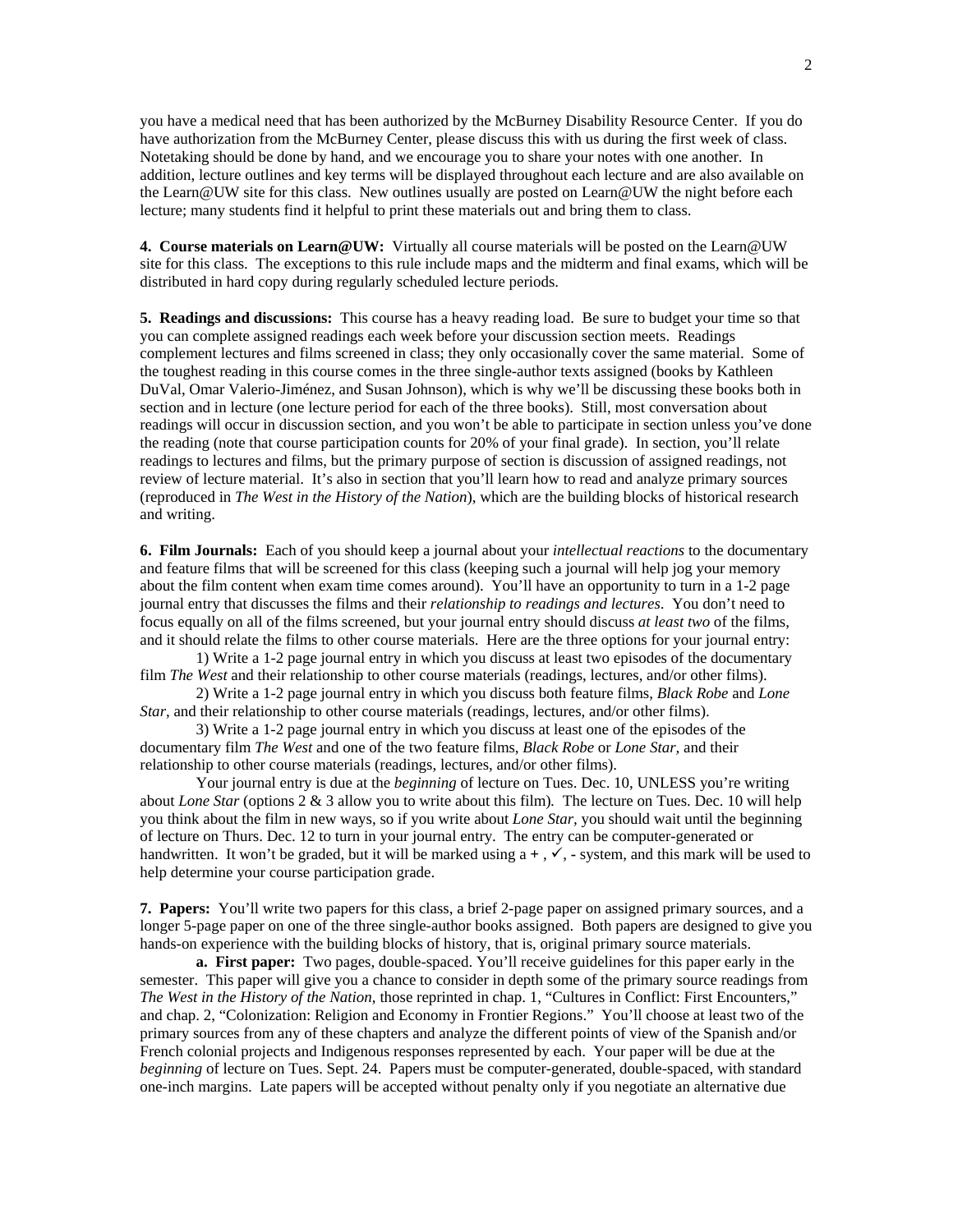date with your teaching assistant at least *48 hours prior to the due date* specified here. Otherwise, late papers will drop by one-half of a grade for each day that they are late.

**b. Second paper:** Five pages, double-spaced. You'll receive guidelines for this paper early in the semester. This paper will be written individually, but there will be teamwork involved in your initial research. For this paper, you'll use as your starting point one of the three single-author books assigned to the class as a whole: DuVal, *Native Ground*; Valerio-Jiménez, *River of Hope*; or Johnson, *Roaring Camp*. We'd like to have roughly equal numbers of students writing on each of these books. So during the second week of class, we'll ask you to designate your top two book choices, and then we'll divide the class into three similarly sized groups, each one assigned to a different book. We'll make every effort to assign you to your top choice book. The three mega-groups (each assigned one of the three books) will have time in class to organize themselves into smaller research teams (we suggest 2-4 students on each team). Each research team will then plan a research strategy for identifying primary source materials relevant to the book assigned. These primary sources should be found in libraries on campus. (Note that on Thurs. Sept. 12, we'll have a librarian come to teach us how to find such materials.) The research teams from each mega-group will report on the primary sources they've found during the class period in which we'll be discussing the book assigned to that mega-group (*Native Ground*, Thurs. Sept. 26; *River of Hope,* Tues. Nov. 5; *Roaring Camp*, Tues. Dec. 3). Meanwhile, each individual should be deciding on one or two of the primary sources identified to use in the preparation of his or her individual paper. The actual paper, then, will be both a review of the book and an exploration of how the author uses primary sources to make a historical argument. You'll use the source(s) you've chosen to demonstrate in detail how the author makes use of primary materials. Your paper will be due at the *beginning* of lecture a week after the book you've read is discussed in class (*Native Ground*, Thurs. Oct. 3; *River of Hope,* Tues. Nov. 12; *Roaring Camp*, Tues. Dec. 10). Papers must be computer-generated, double-spaced, with standard one-inch margins. Late papers will be accepted without penalty only if you negotiate an alternative due date with your teaching assistant at least *48 hours prior to the due date* specified here. Otherwise, late papers will drop by one-half of a grade for each day that they are late.

**8. Exams:** There will be two take-home essay exams, a Midterm and a Final. We won't give out exam questions before the times specified here under any circumstances, nor will we distribute or make them available electronically. The Midterm questions will be handed out at the *end* of lecture on Thurs. Oct. 10, and your answers must be handed in at the *beginning* of lecture on Thurs. Oct. 17. There will be no lecture on Tues. Oct. 15, but the professor and teaching assistants will be available in the classroom to answer any questions you may have about the Midterm. The Final questions will be handed out at the *end* of lecture on Tues. Dec. 10, and your answers must be handed in between 7:45 and 9:45 a.m. on Sun. Dec. 15—that is, during the regularly scheduled final exam period for this course. There will be no lecture on Thurs. Dec. 12, but the professor and teaching assistants will be available in the classroom to answer any questions you may have about the Final. Midterm and Final exams must be computer-generated, double-spaced, with standard one-inch margins, and they may not exceed the page limits established. You must work individually and independently on these exams; evidence of collaboration, plagiarism, or other academic dishonesty will result in automatic failure. *Late exams won't be accepted* (no exceptions made for computer difficulties or transportation problems).

**9. Academic Honesty and Integrity:** Together, we constitute an academic community, and academic communities are bound by codes of honesty and respect. In the life of our community, there will be moments when you're called upon to collaborate, cooperate, and brainstorm, and there will be moments when you're called upon to produce individual work. You'll collaborate during discussion sections, for example, and you'll also work cooperatively in the research stage of the long paper assignment described above (see 7b). But written assignments produced for this class (papers, exams, and the film journal entry) must be your own original work expressed in your own words. Using a classmate's responses to exam questions and disguising them as your own or claiming credit for prose that you've found on the internet or in an academic publication (even if you change a word here and there) are examples of plagiarism, a serious academic offense. Most of you would never dream of cheating, and we respect you for that. For those few who are tempted to consider taking a dishonest shortcut in assigned work for this class: know that your professor and teaching assistants are trained to spot academic misconduct, and will respond to it as outlined in UW System Administrative Code, Chapter UWS 14, Student Academic Disciplinary Procedures. For more information, see: http://students.wisc.edu/doso/acadintegrity.html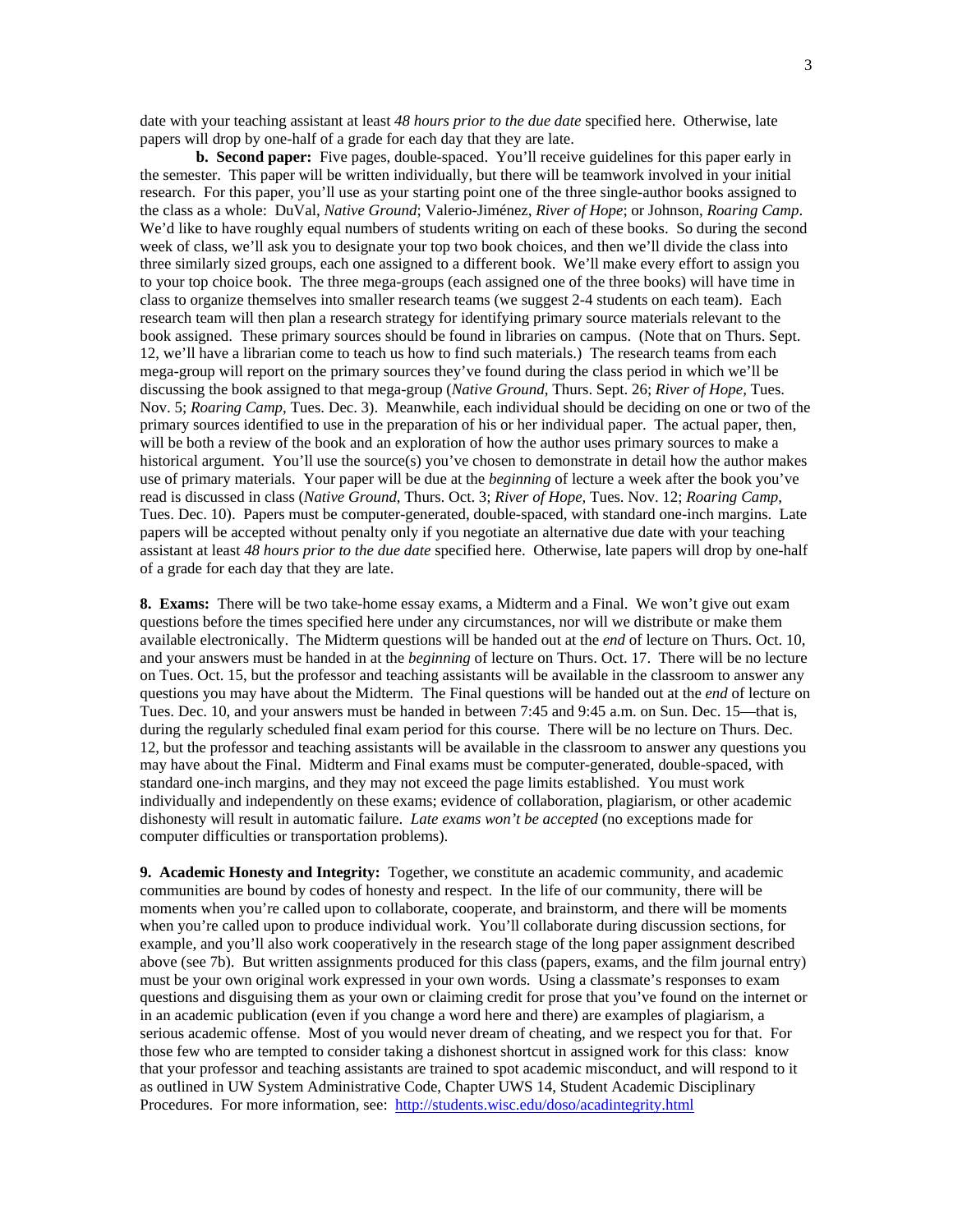## **Grades**

Your final grade will be determined using the following formula:

| Course participation | 20% |
|----------------------|-----|
| First paper          | 10% |
| Second paper         | 25% |
| Midterm exam         | 20% |
| Final exam           | 25% |

From time to time, you may be given the chance to enhance your course participation grade by attending a campus event relevant to the history of the American West and writing up a *one-page response paper that relates that event to course content*. These events will be announced in class and/or over the class email list. If you want extra credit for an event that has not been announced in class or over the class email list, please check with Professor Johnson to make sure that the event that interests you is sufficiently relevant to course content before writing a response paper and turning it in.

#### **Readings**

The following four books are required for all students. They are available for purchase at the University Book Store, and are on reserve at College Library in Helen C. White Hall:

William Deverell and Anne Hyde, eds., *The West in the History of the Nation: A Reader*, Vol. 1, *To 1877* (Boston: Bedford/St. Martin's, 2000).

Kathleen DuVal, *Native Ground: Indians and Colonists in the Heart of the Continent* (Philadelphia: University of Pennsylvania Press, 2006).

- Susan Lee Johnson, *Roaring Camp: The Social World of the California Gold Rush* (New York: W.W. Norton, 2000).
- Omar Valerio-Jiménez, *River of Hope: Forging Identity and Nation in the Rio Grande Borderlands* (Durham, N.C.: Duke University Press, 2013).

The following book *isn't required*, but it's *ever-so-highly recommended*. Those of you who purchase it may find it something you'll be happy to have on your bookshelf for years to come. Still, it's expensive, so you may want to use one of the copies on reserve at College Library. The *assignments in this book aren't required*, but once you start reading them, you might get hooked. You'll also find the book useful when you work on your take-home exams. This is no boring compendium of useless facts, but rather a curious collection of brief, readable essays on an extraordinary range of topics written by some of the leading practitioners in the field of western history (the same can't be said for all *Wikipedia* entries). Was Daniel Boone saint or sinner? What are the roots of contemporary Chicanas and Chicanos? Before Wisconsin was known for cheese, for what was it known (a question for out-of-state students)? Where were the seven cities of gold, or Cíbola? How did Lakota people become known as the Sioux? Where did the Santa Fe Trail begin and end, and who and what traveled along it? Who were the first people of African descent in what we now call the West? Who invented scalping? Who cried on the Trail of Tears? Why were mountain men hooked on beavers? Why does so much of the Midwest look like a checkerboard when you fly over it? Why do so many Mormons live in Utah? Why is Texas so weird? You'll find the answers in:

Howard Lamar, ed., *The New Encyclopedia of the American West* (New Haven, Conn.: Yale University Press, 1998). [Abbreviated as NEAW in syllabus. Remember, all NEAW entries are recommended rather than required reading. You'll find the entries particularly helpful when you're working on your Midterm and Final exams.]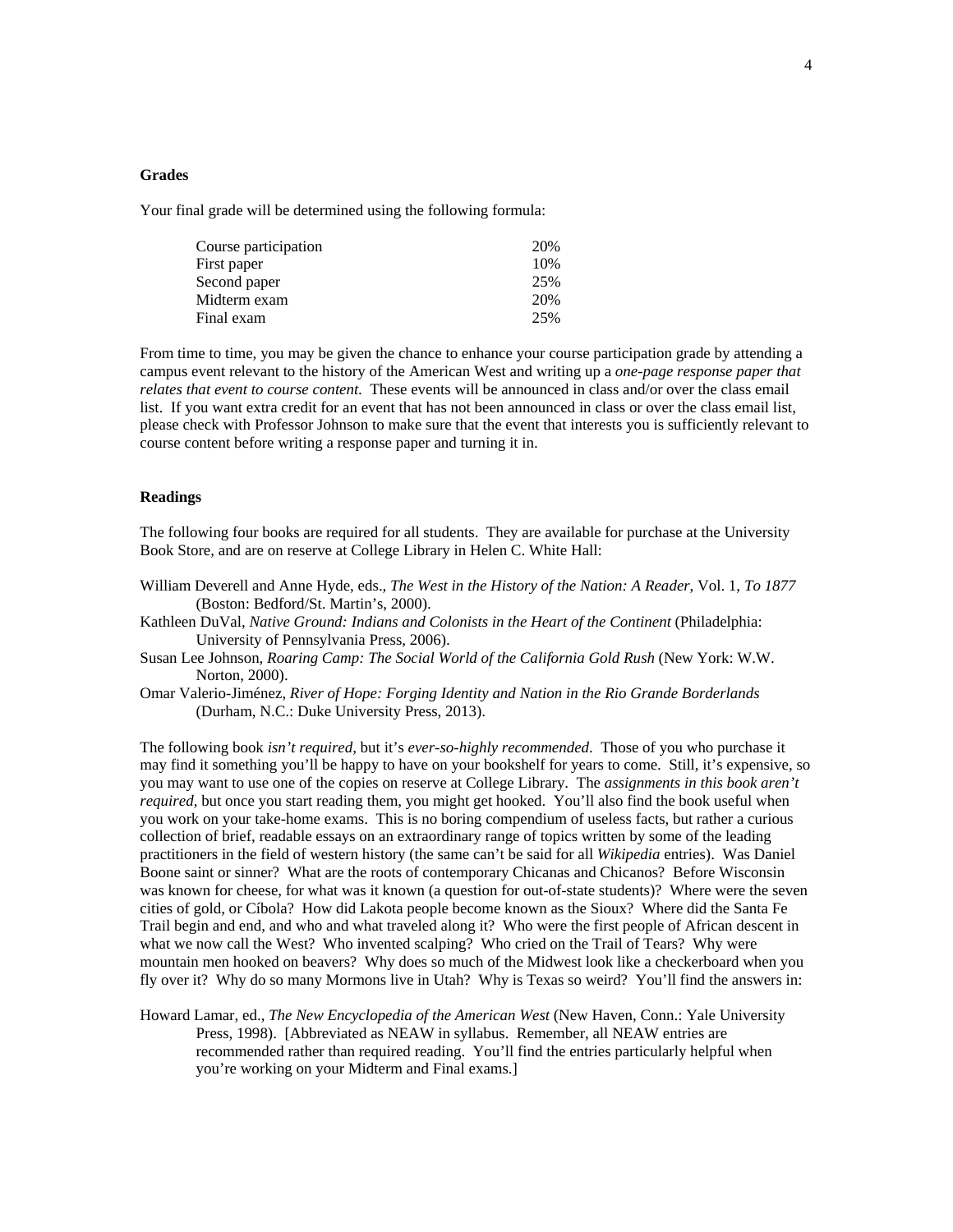#### **Calendar and Assignments**

*Week 1*

| Tues. Sept. 3:  | Course Introduction                                                             |
|-----------------|---------------------------------------------------------------------------------|
| Thurs. Sept. 5: | Native North America: Concepts                                                  |
| Reading:        | The West: Intro., pp. xv-xvi                                                    |
|                 | $NFAW_1$ . Physiography of the $I.S.$ Frontier theory: Turner, Frederick Jacks. |

NEAW: Physiography of the U.S.; Frontier theory; Turner, Frederick Jackson; Frontier, Canada; western history, 1970s-90s

#### *Week 2*

| Tues. Sept. $10$ : | Native North America: Peoples and Places                                                                                        |
|--------------------|---------------------------------------------------------------------------------------------------------------------------------|
| Thurs. Sept. 12:   | Special library workshop on finding primary sources<br>(held in regular classroom)<br>David Null, Director, University Archives |

| Reading: | Native Ground, Intro. $&$ chaps. 1-3, pp. 1-102 |
|----------|-------------------------------------------------|
|          | The West: chap. 1, pp. 2-23                     |

NEAW: Indian languages; Indians of California, of Texas, of the Great Basin, of the Great Plains, of the Northwest, of the Southwest; Powhatan; see also entries for various Indian peoples, nations, & confederacies, such as Sioux (Dakota, Lakota), Ute, Iroquois Confederacy, "Five Civilized Tribes," Pueblo, Cheyenne & Arapaho, Apache, Navajo, Modoc & Klamath; Arkansas River; Siouan tribes, Southern; DeSoto; Coronado; Jolliet; Marquette; Tonti; La Salle; Natchez War

#### *Week 3*

| Tues. Sept. 17:  | <b>Imperial Designs</b>                                         |
|------------------|-----------------------------------------------------------------|
| Thurs. Sept. 19: | Spanish Colonies and Indian Peoples: New Mexico                 |
|                  | Thurs. evening: special screening of the film "Black Robe," TBA |

Reading: Native Ground, chaps. 4-6, pp. 103-195 The West: chap. 2, pp. 24-45

> NEAW: Exploration, Spanish; Exploration, English; Exploration, French; Exploration, Russian; Cabeza de Vaca; Oñate; Cíbola; Acoma Pueblo; New Mexico (thru Spanish period); Santa Fe (thru Spanish period); Rio Grande; Mexican Americans; Spanish language in the Southwest; French heritage; Mississippi Valley, French & Spanish periods; St. Louis; Chouteau; Chouteau family; New Orleans; Louisiana (thru early 19th century); O'Reilly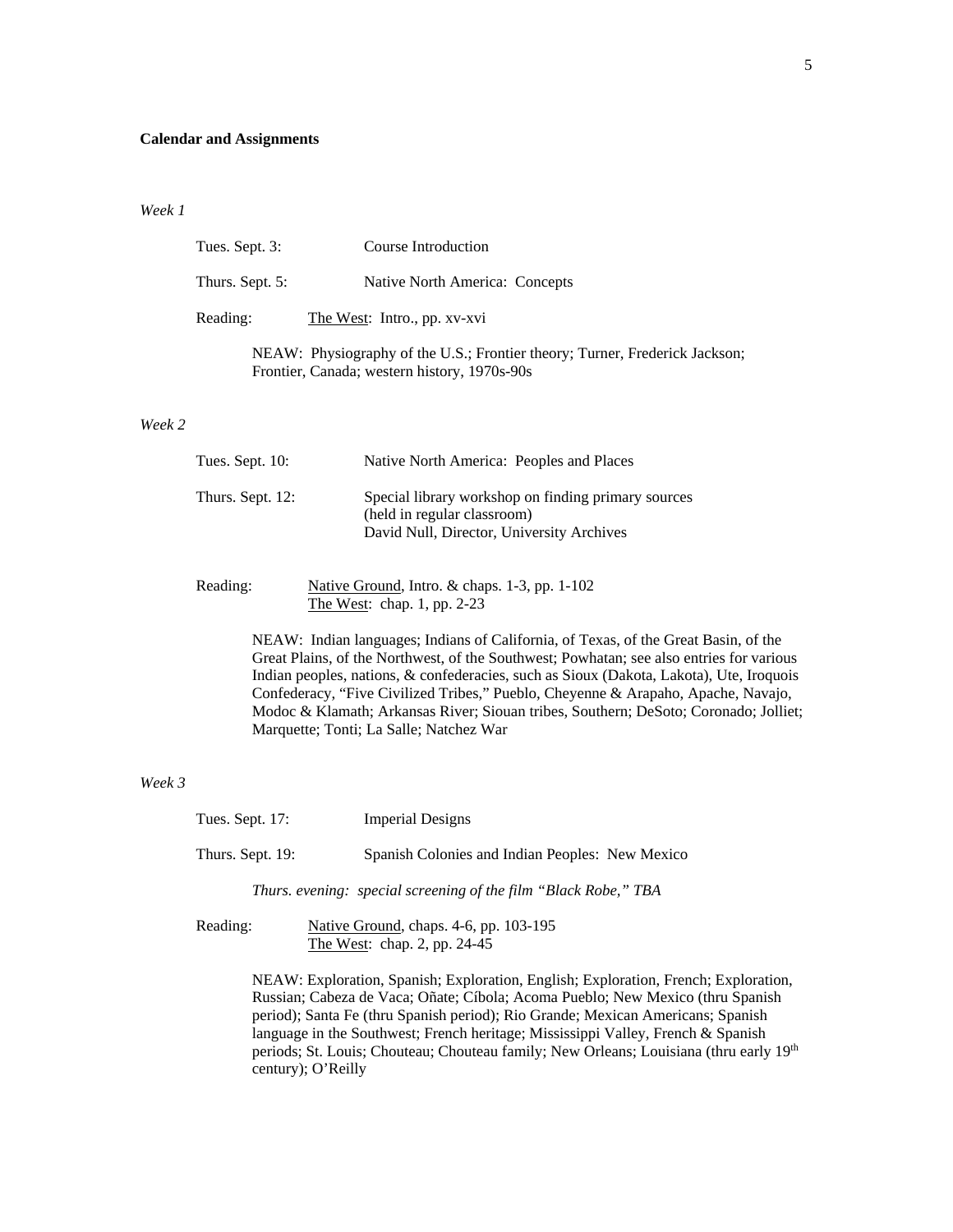| Tues. Sept. 24:  | Spanish Colonies and Indian Peoples: Texas and California<br>First paper due in lecture                                                                                                                                                                                   |
|------------------|---------------------------------------------------------------------------------------------------------------------------------------------------------------------------------------------------------------------------------------------------------------------------|
| Thurs. Sept. 26: | discussion of and reports on Native Ground                                                                                                                                                                                                                                |
| Reading:         | Native Ground, chaps. 7-8 & Conclusion, pp. 196-248<br>The West: chap. $3$ , pp. $46-65$                                                                                                                                                                                  |
|                  | NEAW: Texas (thru the Spanish period); San Antonio; San Francisco de las Tejas;<br>Alamo (thru 1793); California (thru the Spanish period); Serra; missions, California (read<br>entries for missions that interest you); Alaska, thru European explorers and the rise of |

Russian Alaska; Baranov; Roman Catholic missionaries, thru the borderlands of New France & New Spain; Indian-captivity narratives; Tecumseh; Tenskwatawa; War of 1812

#### *Week 5*

| Tues. Oct. $1:$ | Empires in the Woods                                                        |
|-----------------|-----------------------------------------------------------------------------|
| Thurs. Oct. 3:  | Pushing into the Plains<br>Native Ground papers due at beginning of lecture |
| Reading:        | River of Hope, Intro., pp. $1-16$<br>The West, chap. $4 & 5$ , pp. 66-109   |

NEAW: beaver; fur trade, in the colonies; Hudson's Bay Co.; horse; buffalo; Sioux (Lakota, Dakota); Cheyenne & Arapaho; Comanche; Boone; Kentucky, settlement of; Kentucky frontier stations

# *Week 6*

| Tues. Oct. 8:   | Wars of Empire                                                                              |
|-----------------|---------------------------------------------------------------------------------------------|
| Thurs. Oct. 10: | Film, <i>The West</i> , part 1, <i>The People</i><br>MIDTERM EXAM HANDED OUT AT END OF FILM |
| Reading:        | River of Hope, chaps. 1-2, pp. 17-91<br>The West, chap. 6, pp. 110-127                      |
|                 | NEAW: Colonial wars: Indian-white relations. British Indian policy, 1763-7.                 |

5; Pontiac's Rebellion; land policy in the colonies (1607-1775); King Philip's War; Bacon's Rebellion; Utah (thru mid-19<sup>th</sup> century); Lewis; Clark; Lewis & Clark Expedition; Charbonneau; Sacagewea; Chinook jargon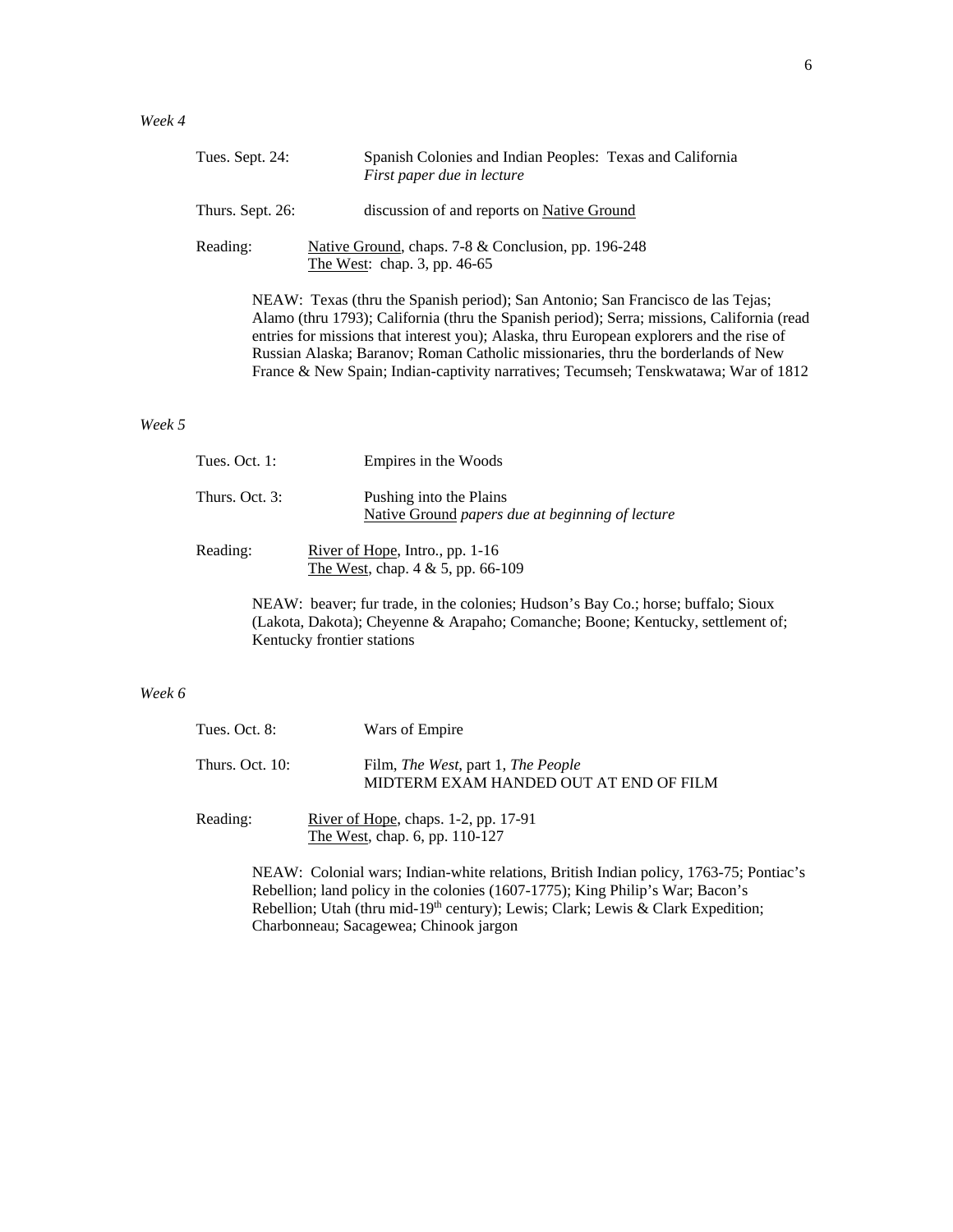## *Week 7*

| Tues. Oct. 15:    | work on exams; professor and TAs<br>available in classroom for consultation |
|-------------------|-----------------------------------------------------------------------------|
| Thurs. Oct. $17:$ | New Nations: United States<br>MIDTERM EXAM DUE AT BEGINNING OF LECTURE      |

NOTE: *no discussion section meetings on Tues. & Wed., Oct. 15 & 16*

# *Week 8*

| Tues. Oct. 22:  | New Nations: Mexico                                                        |
|-----------------|----------------------------------------------------------------------------|
| Thurs. Oct. 24: | The Science of Conquest: Exploration                                       |
| Reading:        | River of Hope, chaps. 3-4, pp. 92-175<br>The West, chaps. 7-8, pp. 128-175 |

NEAW: American Revolution; land policy, 1780-1860 (thru 1850); Northwest Ordinance; territorial system; U.S. Indian policy, 1775-1860 (to 1820s); Indian Wars, 1789-1865; Little Turtle; Whiskey Rebellion; Missouri Compromise; Adams-Onís Treaty; New Mexico (thru the Mexican period); Texas (thru the Mexican period); Austin, Moses; Austin, Stephen; empresario system; Fredonian Rebellion; California (thru the Mexican period); Anza; Vial; Exploration, U.S.; Jefferson; Louisiana Purchase; Pike; Long, Stephen; Fremont, Jessie & John C.

## *Week 9*

| Tues. Oct. 29:    | The Business of Conquest: Trade                                                                 |
|-------------------|-------------------------------------------------------------------------------------------------|
| Thurs. Oct. $31:$ | Engines of Conquest: Farms, Factories, Plantations                                              |
| Reading:          | <u>River of Hope</u> , chaps. $5-6$ & Conclusion, pp. 176-285<br>The West, chap. 9, pp. 176-197 |

NEAW: fur trade, in the U.S.; trappers; North West Co.; McLaughlin, John; American Fur Co.; Astor; Missouri Fur Co.; Lisa; Ashley; Rocky Mountain Fur Co.; Smith, Jedediah; California rancho system; Bryant, Sturgis & Co.; Dana; Santa Fe and Chihuahua Trail; Alvarez; Becknell; Gregg; Bent brothers; Bent's Fort; Carson; canal era; agricultural expansion; cotton culture; cotton production, the antebellum years; transportation on the Mississippi R. system; Jackson, Andrew; U.S. Indian policy, 1775- 1860 (from 1820s); Cherokee Indians; Black Hawk; Black Hawk War; Cortina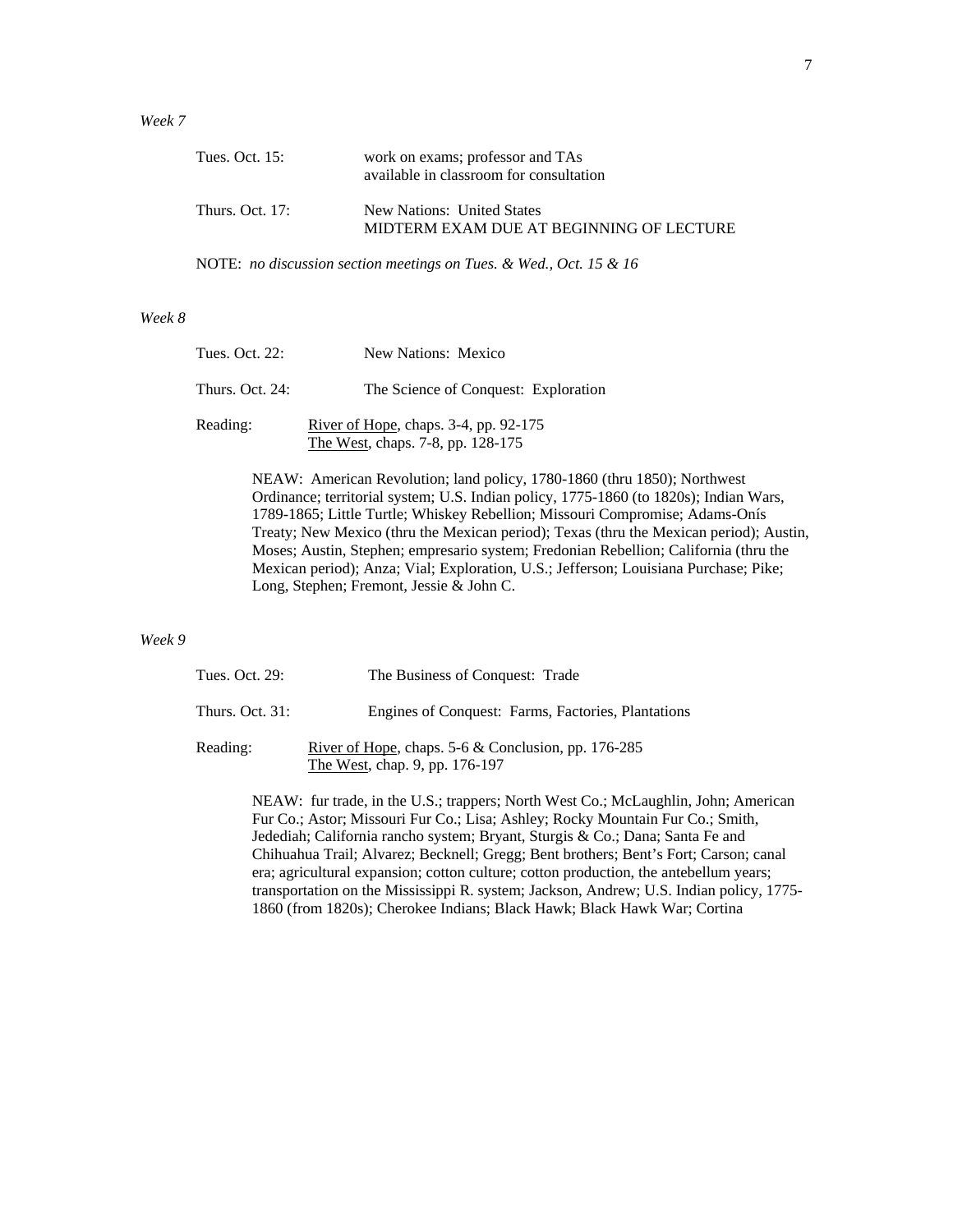| Tues. Nov. $5$ : | discussion of and reports on River of Hope                                                                                                           |
|------------------|------------------------------------------------------------------------------------------------------------------------------------------------------|
| Thurs. Nov. 7:   | Manifest Design: The Mexican North                                                                                                                   |
| Reading:         | Roaring Camp, Preface, pp. 11-12 only, & Prologue, pp. 25-53<br>The West, chaps. 10-11, pp. 198-239                                                  |
|                  | NEAW: Texas (thru 1850); Texas Revolution; Alamo; Bowie; Crockett; Trav<br>annexation; Bear Flag Rebellion; Mexican War; Santa Anna; Houston, Samuel |

is; Texas exation; Rearny; Guadalupe Hidalgo, Treaty of; Gadsden Purchase; African Americans on the frontier (to 1850); Black English; Benton, Thomas Hart (1792-1858); manifest destiny; Magoffin; Murieta

#### *Week 11*

| Tues. Nov. $12$ : | Manifest Design: The Oregon Country<br>River of Hope papers due at beginning of lecture |
|-------------------|-----------------------------------------------------------------------------------------|
| Thurs. Nov. 14:   | Film, The West, part 2, Empire Upon the Trails                                          |
| Reading:          | Roaring Camp, chaps. 1-2, pp. 57-139<br>The West, chap. 12, pp. 240-255 only            |

NEAW: Oregon (to 1850); Cayuse Indians; Whitman; Oregon Controversy; Kelley, Hall Jackson; Wyeth, Nathaniel; Walker, William; Lee, Jason; De Smet; Roman Catholic missionaries, U.S. thru 1875; English language & westward movement; Marsh

# *Week 12*

| Tues. Nov. $19:$   | Trail's End: Santa Fe and Salt Lake              |
|--------------------|--------------------------------------------------|
| Thurs. Nov. $21$ : | Trail's End: Willamette Valley and Sutter's Fort |
| Reading:           | Roaring Camp, chaps. 3-4, pp. 141-234            |

NEAW: Santa Fe (thru 1850); Smith, Joseph, Jr.; Mormon Trail; Salt Lake City (thru 1850); Deseret; Young, Brigham; Latter-Day Saints (thru 1850); Hafen; Oregon Trail; Willamette River; California Trail; California (thru 1850); American River; gold & silver rushes; gold towns in California; Wilmot Proviso; Compromise of 1850; Sutter